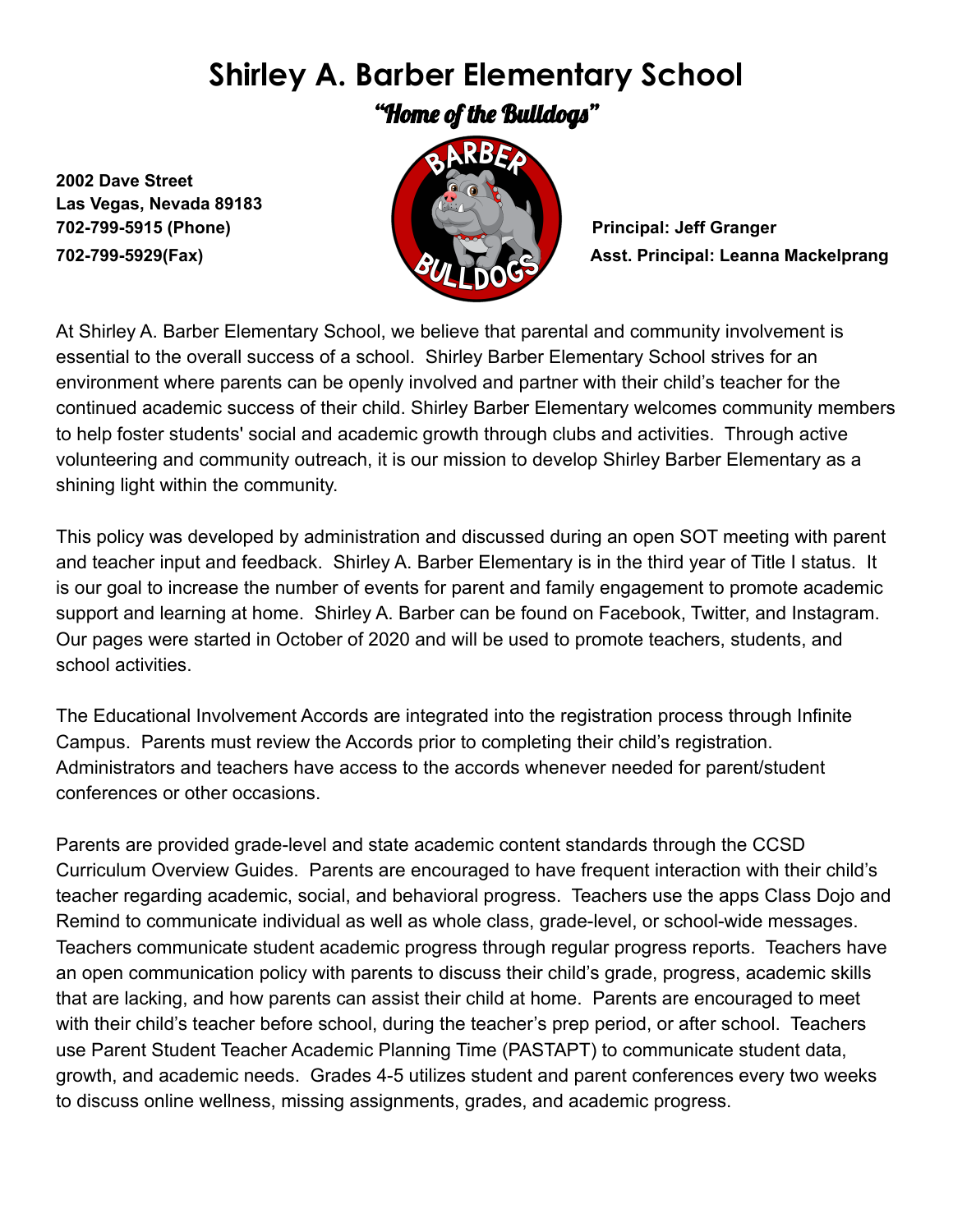The following table describes how we meet the NDE guidelines for Parent and Family Engagement at Shirley A. Barber Elementary School.

| <b>Annual Meeting</b><br>(NDE Standard 5)                                                           | Our Annual Meeting was held on August 3, 2021 virtually.<br>We advertised the Title 1 Annual Meeting on the school<br>website, SOT Agenda, and through Parentlink.<br>The Title 1 Plan is placed on our School website and<br>available for review in the front office                                                                                                                                                                                                                                                                                                                                                                                                                                                                                                                                                                                                                                                                                                                                                                                                                                                                                                                     |
|-----------------------------------------------------------------------------------------------------|--------------------------------------------------------------------------------------------------------------------------------------------------------------------------------------------------------------------------------------------------------------------------------------------------------------------------------------------------------------------------------------------------------------------------------------------------------------------------------------------------------------------------------------------------------------------------------------------------------------------------------------------------------------------------------------------------------------------------------------------------------------------------------------------------------------------------------------------------------------------------------------------------------------------------------------------------------------------------------------------------------------------------------------------------------------------------------------------------------------------------------------------------------------------------------------------|
| <b>Annual District Survey Results</b><br>(NDE Standard 4)                                           | Conclusions:<br>Parents feel teachers care deeply about their children,<br>see the school as a partner in their child's education,<br>does a good job at preventing bullying, and the school is<br>clean/organized<br>Applications:<br>Parents want transparency and open communication<br>from the school about how fundraising money is spent<br>and from CCSD with how it operates. We utilize Class<br>Dojo, Remind, and Parentlink to advertise school<br>fundraisers and events. Money raised at events are<br>shared at SOT and PTO meetings with a plan for how the<br>money will be used to benefit students. We also created<br>a parent Barber Bulletin that is shared through Parentlink,<br>ClassDojo and the website that shares special events<br>happening at our school.<br>To increase participation, we will send a link to the survey<br>through Parentlink, have the survey as an agenda item during<br>the Spring PTO meeting, and communicate the survey to<br>parents through teacher Dojo/Remind accounts. Results from<br>the District Survey were shared at the Annual Title 1 meeting<br>and a School Performance Plan Review Parent Meeting on<br>10/19/2021. |
| Involvement in school review<br>and improvement process<br>(NDE Standard 5)                         | The School Performance Plan (SPP) is created and reviewed by<br>a team with administration, teachers, and two parents. The plan<br>was advertised for formal review and presentation with the SOT.<br>SOT parent members provide input and suggestions to<br>administration on goals, data, and parent involvement.                                                                                                                                                                                                                                                                                                                                                                                                                                                                                                                                                                                                                                                                                                                                                                                                                                                                        |
| <b>Providing materials and</b><br>training to parents to improve<br>achievement<br>(NDE Standard 3) | The school provides one academic night (held immediately after<br>school) in a Make-it, Take-it format to provide parents games,<br>tools, and strategies to work with their child on math concepts<br>and literacy skills. Reading Night will take place in the Spring<br>during Reading week.                                                                                                                                                                                                                                                                                                                                                                                                                                                                                                                                                                                                                                                                                                                                                                                                                                                                                            |
| <b>Building ties between parents</b><br>and staff<br>(NDE Standard 1)                               | Teachers utilize Class Dojo and Remind to communicate openly<br>with parents. Parents use this app as a constant connection<br>with their child's teacher for help with school work or<br>academic/behavior concerns. School-wide we utilize Class                                                                                                                                                                                                                                                                                                                                                                                                                                                                                                                                                                                                                                                                                                                                                                                                                                                                                                                                         |